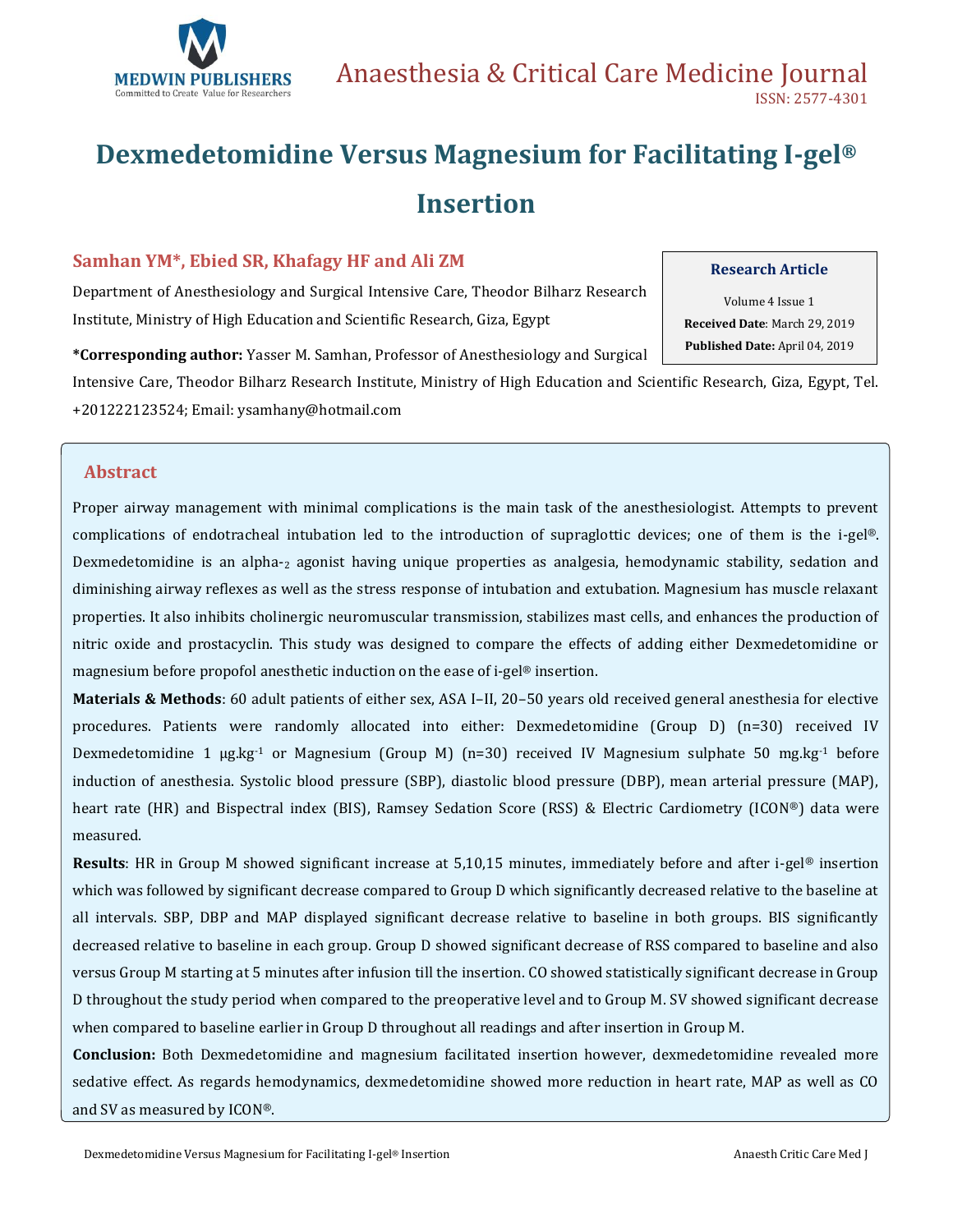**Keywords:** Dexmedetomidine; Magnesium sulphate; I-gel®; ICON®

**Abbreviations:** SBP**:** Systolic blood pressure; DBP: Diastolic blood pressure; MAP: Mean arterial pressure; HR: Heart rate; BIS: Bispectral index; CO: Cardiac output; SV: Stroke volume; SVR: Systemic vascular resistance.

#### **Introduction**

Proper airway management with minimal complications is the main task of the anesthesiologist. Endotracheal intubation, which is considered the gold standard for airway management, can trigger sympathetic reflex response, and hemodynamic derangement [1]. Attempts to prevent these complications led to the introduction of supraglottic devices [2,3]; one of them is the i-gel® (Intersurgical Ltd., Wokingham, UK). It is a single-use device having a non-inflatable soft cuff offering a better anatomical seal over the larynx without inflation [4-6]. Propofol is suitable as an induction agent during insertion of a supraglottic device without the use of a muscle relaxant since it minimizes the reactivity of the airways [7,8]. Muscle relaxants eliminate body movements as well as cough and gag reflexes, yet they are inappropriate especially in short procedures. Although opioids can also facilitate i-gel® insertion through deepening the level of anesthesia, they can cause muscle rigidity, delayed recovery as well as postoperative apnea [9,10]. Dexmedetomidine is an alpha- $_2$  agonist [11,12] having unique properties as analgesia, hemodynamic stability and sedation [13]. It can also diminish airway reflexes as well as the stress response of intubation and extubation [14,15]. It has the advantage of lacking respiratory depression even with accidental over dosage when compared with other agents as benzodiazepines and opioids [12]. Magnesium has muscle relaxant properties as it inhibits calcium channels within the airway smooth muscles, Ca+2 release from the sarcoplasmic reticulum as well as calcium-mediated smooth muscle contraction [16,17]. Magnesium also inhibits cholinergic neuromuscular transmission, stabilizes mast cells, and enhances the production of nitric oxide and prostacyclin [18].

Therefore; we hypothesized that premedication with dexmedetomidine or magnesium before propofol induction of anesthesia might be attractive substitutes to both analgesic and muscle relaxant drugs for facilitating rapid and efficient insertion of the i-gel® with minimal complications.

Thus, this prospective double-blind randomized study is designed to compare the effects of adding either dexmedetomidine or magnesium before propofol anesthetic induction on the ease of i-gel® insertion. The primary outcome of this study is to assess the ease of insertion of i-gel® by comparing the use of either adjuvant with propofol. Secondary outcomes are evaluation of sedation level and hemodynamics parameters using noninvasive electric cardiometry (ICON®).

#### **Materials and Methods**

This prospective, double-blind randomized comparative study was conducted in Theodor Bilharz Research Institute after approval by the Local Research Ethics Committee and written informed consents were obtained from all patients before participation in this trial. 60 adult patients of either sex, ASA physical status I–II aged between 20–50 years receiving general anesthesia for elective procedures were included. Patients with anticipated difficult airway; Mallampati score (III or IV), mouth opening less than 2.5 cm, short neck, body mass index more than 30 Kg.m-2 were excluded. No premeditations were given. Patients were randomized to one of two groups 30 patients each using a computer generated list: Dexmedetomidine group (D) and Magnesium group (M). At the operating theatre, 5-lead ECG, noninvasive blood pressure,  $SpO<sub>2</sub>$ , as well as BIS electrodes (Infinity Kappa®, Dräger, Lübeck, Germany) were attached. The electric cardiometry (EC) device (ICON®, Osypka Medical, Berlin, Germany) was connected to the patient to record: cardiac output (CO), stroke volume (SV) and systemic vascular resistance (SVR).

Preoperative data were recorded; two intravenous cannulae 18 and 20 gauge were inserted, patients received 500 ml crystalloid slowly as a preload as well as 3L.min-1 oxygen via a nasal catheter. Groups D and M received either intravenous Dexmedetomidine (Precedex; Hospira, Inc., Lake Forest, IL60045 USA) 1 µg.kg-1 or Magnesium sulphate (Magnesium sulfate BP, E.I.P.I.CO. Egypt) 50 mg.kg-1 both in 100 ml of normal saline 0.9% given over 15 min before induction of anesthesia. The infusions were prepared by an anesthesiologist not involved in the study and the anesthesiologist recording the details was unaware of the infusion type. Then, hemodynamic parameters, BIS reading as well as Ramsay Sedation Score (RSS) were documented (Table-1) [19].

Samhan YM, et al. Dexmedetomidine Versus Magnesium for Facilitating Igel® Insertion. Anaesth Critic Care Med J 2019, 4(1): 000147.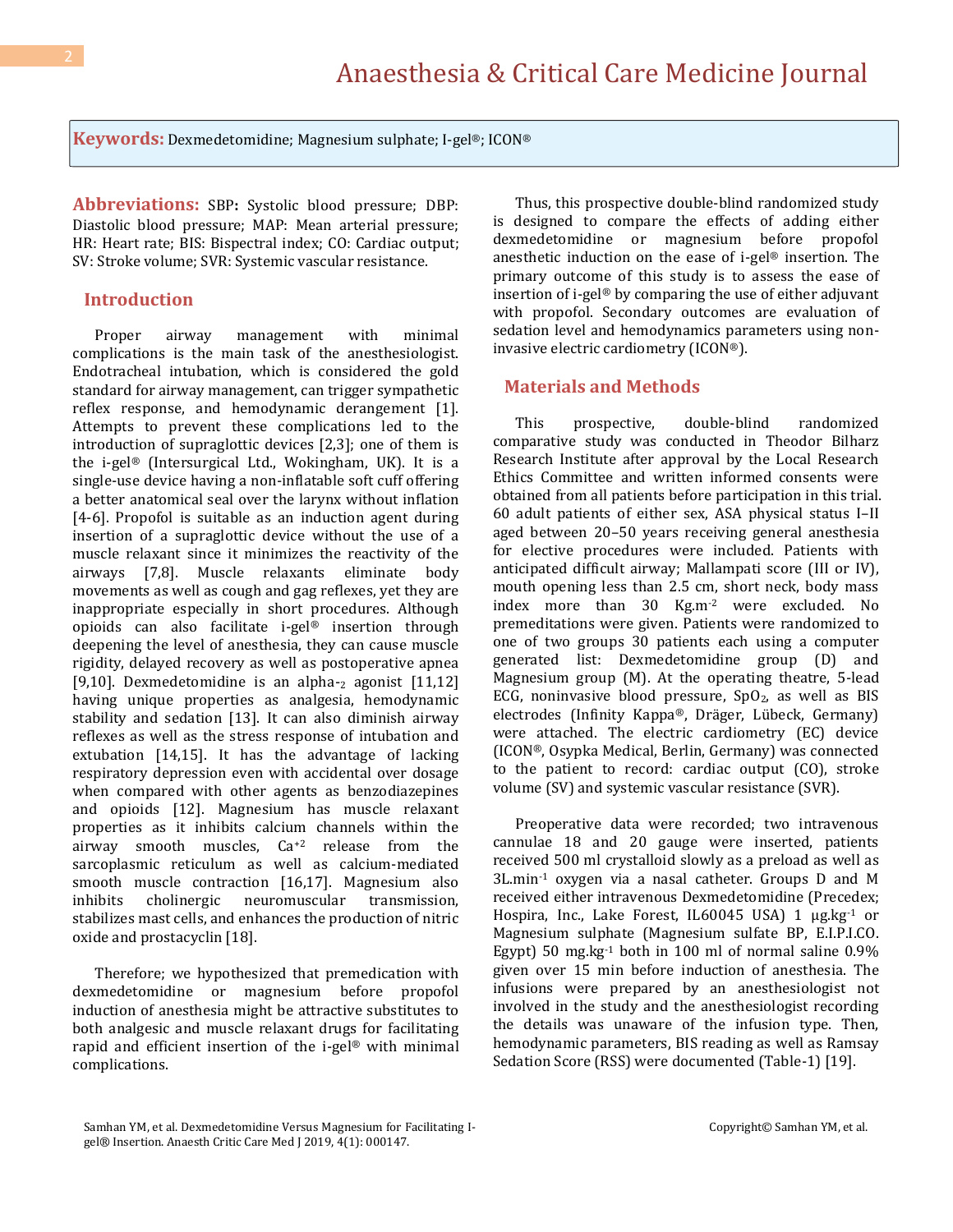Anesthesia was then induced by propofol in a dose of 40 mg every 10 seconds titrated until the BIS reaches 40. Appropriate size of i-gel® was chosen either (size 4) for patients weighing 50–90 kg or (size 3) for those weighing less than 50 kg. After ventilation with 100% oxygen for three minutes, lubricated i-gel® was inserted by an expert staff member; the i-gel® insertion conditions were classified by the anesthesiologist as excellent, good or difficult according to body movement, coughing, gagging, and jaw mobility [20].

#### **Measurements**

Systolic blood pressure (SBP), diastolic blood pressure (DBP), mean arterial pressure (MAP), heart rate (HR) and bispectral index (BIS) as well as Ramsay Sedation Score (RSS) [19] were measured immediately before loading (baseline) and every 1 min for the first 15-min.Then before and immediately after i-gel® insertion and every 1 min for another 15 min. Cardiac data derived from EC were detected before and after adjuvant infusion as well as before and after i-gel® insertion.

Hemodynamic derangements as hypertension, hypotension, and bradycardia as well as tachycardia were managed accordingly.

| Anxious and agitated                            |  |  |  |  |  |  |  |
|-------------------------------------------------|--|--|--|--|--|--|--|
| Cooperative, tranquil, oriented                 |  |  |  |  |  |  |  |
| Responds only to verbal commands                |  |  |  |  |  |  |  |
| Asleep with brisk response to light stimulation |  |  |  |  |  |  |  |
| Asleep without response to light stimulation    |  |  |  |  |  |  |  |
| Non responsive                                  |  |  |  |  |  |  |  |
|                                                 |  |  |  |  |  |  |  |

Table 1: Ramsay Sedation Score (RSS) [19].

#### **Statistical Analysis**

As no previous study is available comparing the effects of dexmedetomidine versus magnesium as premedication before propofol induction of anesthesia on the ease of insertion of i-gel® to calculate sample size, we consider this research as a pilot study and 30 patients in each group would be suitable.

The data were analyzed using Microsoft Excel 2010 and statistical package for social science (SPSS version 24.0) for windows (SPSS IBM., Chicago, IL). Continuous normally distributed variables were represented as mean ± SD. with 95% confidence interval and using the frequencies and percentage for categorical variables; a Pvalue < 0.05 was considered statistically significant. To compare the means of normally distributed variables between groups, the Student's t test was performed, and  $\chi^2$  test or Fisher's exact test was used to determine the distribution of categorical variables between groups. Spearman's rank correlation coefficient (*r*) was done to show the correlation between different parameters in this study.

#### **Results**

Demographic data showed no statistical difference between the two groups as regards age, weight, height, BMI and gender. Insertion conditions of i-gel® in 60 patients using both magnesium and dexmedetomidine were comparable (Table 2).

|                     |           | <b>Magnesium</b><br>$(n=30)$ | <b>Dexmedetomidine</b><br>$(n=30)$ | P-value |
|---------------------|-----------|------------------------------|------------------------------------|---------|
| Age (year)          |           | $35.5 \pm 8.7$               | $39.7 \pm 5.1$                     |         |
| Weight (kg)         |           | $77.2 \pm 8.4$               | $80.7 \pm 4.1$                     | 0.2     |
| Height (cm)         |           | $165.3 \pm 17.0$             | $172.5 \pm 9.7$                    |         |
| BMI $(kg,m^{-2})$   |           | $44.3 \pm 6.0$               | $46.9 \pm 3.0$                     | 0.3     |
| Gender (M/F)        |           | 10/20 (33.3/66.7)            | 13/17 (43.3/56.7)                  | 0.4     |
|                     | Easy      | 0(0.0)                       | 4(13.3)                            |         |
| Insertion Condition | Good      | 25(83.3)                     | 22 (73.3)                          | 0.1     |
|                     | Difficult | 5(16.7)                      | 4(13.3)                            |         |

Table 2: Demographic data and insertion condition.

Data are presented as mean±SD or number (percent). BMI: body mass index. P-value > 0.05 is non-significant.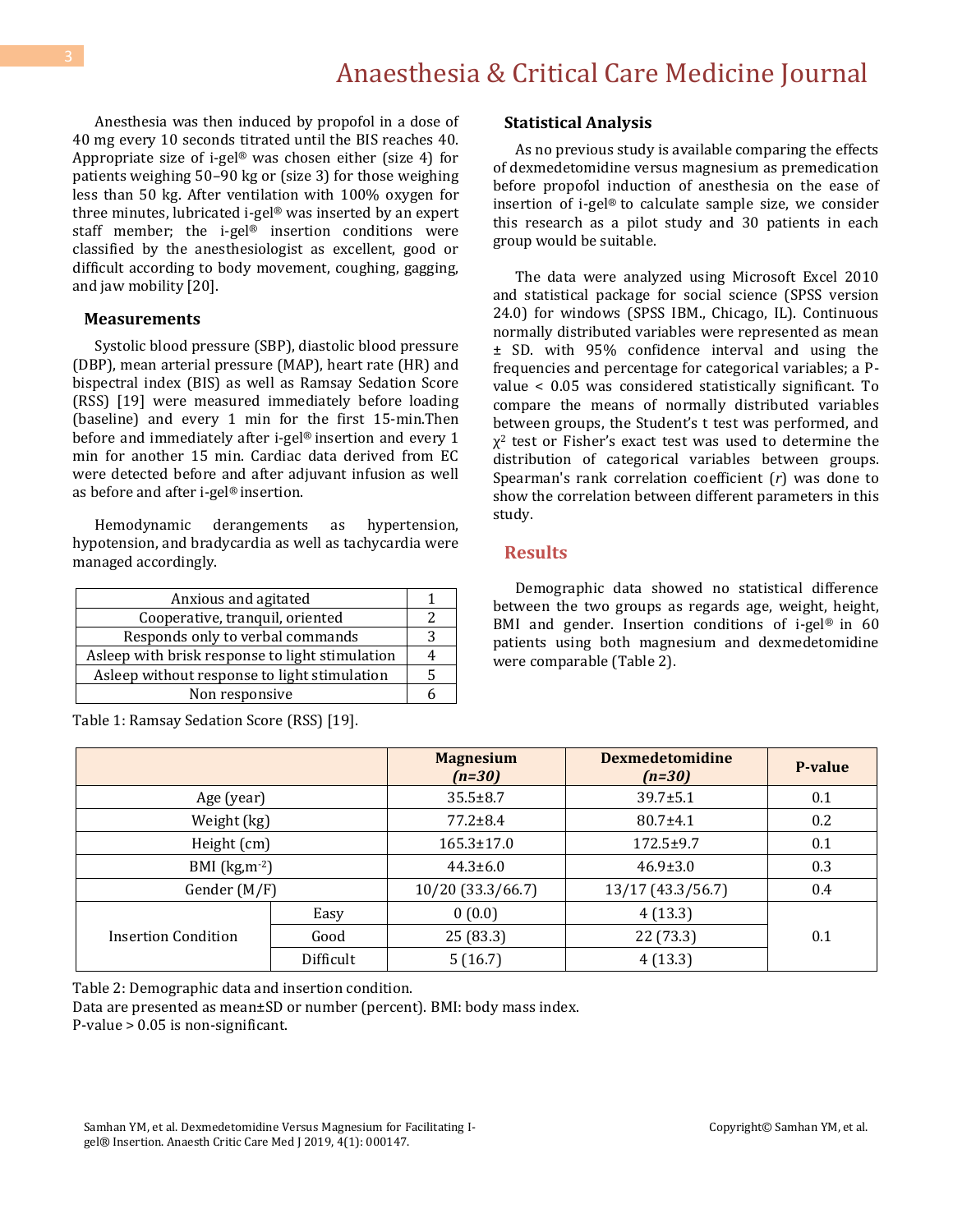Regarding hemodynamic parameters, when compared to the base line, heart rate in magnesium group showed significant increase at 5 ,10,15 minutes, immediately before and after i-gel® insertion which was followed by significant decrease in contrast to dexmedetomidine which significantly decreased relative to the baseline at all the intervals. SBP, DBP and MAP displayed significant decrease relative to baseline in both groups (Table 3).

Comparing both groups heart rate, systolic blood pressure and MAP both were comparable before infusion however dexmedetomidine group showed significant decrease at various intervals before i-gel®, immediately and 15 min after insertion. Concerning DBP Magnesium group showed significant decrease at first 5 min reversed after that showing significant decrease in the dexmedetomidine group (Table 3).

|            |   |                 |                            | <b>Before</b>               |                             | <b>After</b>                       |                                     |                                                  |                          |                             |
|------------|---|-----------------|----------------------------|-----------------------------|-----------------------------|------------------------------------|-------------------------------------|--------------------------------------------------|--------------------------|-----------------------------|
| Timing     |   | <b>Baseline</b> | $5 \text{ min}$            | $10 \text{ min}$            | $15 \text{ min}$            | Immed.<br>Before i-gel After i-gel | Immed.                              | $5 \text{ min}$                                  | $10 \text{ min}$         | 15 min                      |
| <b>HR</b>  | M | $80+18.7$       | $81.2 \pm 15.3$<br>aa      | $81.5 \pm 15.5$<br>aa       | $82.0 \pm 17.6$<br>aa       | $83.0 \pm 16.2$<br>aa              | 83.3±13.3 74.0±11.2 <br>aa          | aa                                               | $71.2 \pm 11.9$<br>aa    | $73.0 \pm 8.8$<br>aa        |
|            | D | $79.1 \pm 9.9$  | $66 + 11.1$<br>aa, $##$    | $59.2 \pm 7.2$<br>aa, $##$  | $58.6 \pm 6.5$<br>aa, $##$  | $56.9 \pm 7.1$<br>aa, $##$         | $61.2 \pm 6.7$<br>aa, ##            | $56.4 \pm 2.7$<br>aa, $##$                       | $53.9 \pm 1.6$<br>##     | $53.1 \pm 3.9$<br>a, ##     |
| <b>SBP</b> | M | 128.2±11.3      | $122.3 \pm 7.1$<br>aa      | $123.2 \pm 8.9$<br>aa       | $119.7 \pm 7.4$<br>aa       | $117.8 \pm 6.6$<br>a               | $122.5 \pm 10.3104.2 \pm 5.5$<br>aa | a                                                | $96.5 \pm 5.5$<br>a      | 99.7±6.8<br>aa              |
|            | D | 130.6±5.7       | 123.8±6.7<br>aa            | $114.3 \pm 5.0$<br>aa, $##$ | $105.8 \pm 4.3$<br>aa, $##$ | $103.0 \pm 4.0$<br>aa, $##$        | aa, ##                              | $102.8 \pm 5.6 \mid 102.9 \pm 4.3 \mid$<br>aa, # | $103.7 \pm 2.2$<br>a, ## | $104.7 \pm 0.9$<br>aa, $##$ |
|            | M | $82.2 \pm 5.6$  | $68.5 \pm 4.0$<br>aa       | $70.2 \pm 7.7$              | $68.2 \pm 10.0$             | $68.7 \pm 10.3$ <sup>a</sup>       | $74.7 \pm 5.5$                      | $58.5 \pm 11.3$<br>аа                            | $52.5 \pm 3.8$<br>aa     | $53.3 \pm 5.7$<br>aa        |
| <b>DBP</b> | D | $83.5 \pm 6.3$  | $74.1 \pm 5.1$<br>aa, $##$ | $66.2 \pm 6.9$<br>aa, #     | $59.3 \pm 8.2$<br>aa, $##$  | $59.0 \pm 7.5$<br>aa, $##$         | $55.1 \pm 10.9$<br>aa, $##$         | $51.8 \pm 5.8$<br>aa, $#$                        | $52.1 \pm 2.4$<br>aa     | $49.3 \pm 1.1$<br>aa, $##$  |
| <b>MAP</b> | M | $94.8 \pm 8.1$  | $87.0 \pm 6.2$<br>aa       | $87.5 \pm 5.7$<br>aa        | $84.0 \pm 5.8$<br>aa        | $85.0 \pm 4.8$<br>aa               | $89.2 \pm 5.1$<br>aa                | $72.0 \pm 3.4$<br>aa                             | $70.3 \pm 3.0$<br>aa     | $69.2 \pm 5.1$<br>aa        |
|            | D | $94.7 \pm 5.4$  | $84.9 \pm 1.1$<br>aa       | $79.0 \pm 3.3$<br>aa. $##$  | $75.3 + 4.6$<br>aa, $##$    | $73.3 \pm 5.0$<br>aa, $##$         | $72.1 + 4.4$<br>aa, $##$            | $71.6 \pm 1.3$<br>aa                             | $69.6 \pm 1.7$<br>aa     | $66.4 \pm 2.4$<br>aa, #     |

Table 3: Hemodynamic data.

Data are presented as mean ± SD. HR: heart rate, SBP: systolic blood pressure, DBP: diastolic blood pressure, MBP: mean blood pressure. Immed: immediately. M: Magnesium group, D: Dexmedetomidine group.

<sup>a</sup>P-value ≤ 0.05 significant

 $a^{2a}P$ -value  $\leq 0.01$  highly significant compared to baseline within each group.

#P-value ≤ 0.05 significant

 $^{#}\text{P-value} \leq 0.01$  highly significant compared to M group at the same timing.

BIS showed significant decrease relative to base line in each group. Comparing both groups, dexmedetomidine group showed significant decrease versus magnesium group starting at 5 minutes before i-gel® insertion which continued up to 5 minutes after insertion then after that the readings were comparable. (Table 4).

Dexmedetomidine group showed significant decrease of RSS compared to base line and also versus magnesium group starting at 5 minutes after infusion up to i-gel® insertion which reinforcing its sedative effect. After that the readings were comparable (Table 4).

| <b>Timing</b> |   |                 | <b>Before</b>   |                         |                                                    |                                                  |                         | <b>After</b>              |                      |                      |  |
|---------------|---|-----------------|-----------------|-------------------------|----------------------------------------------------|--------------------------------------------------|-------------------------|---------------------------|----------------------|----------------------|--|
|               |   | <b>Baseline</b> | $5 \text{ min}$ | $10 \text{ min}$ 15 min |                                                    | Immed. Before i-   Immed. After i-<br>gel<br>gel |                         | $5 \text{ min}$           | $10 \text{ min}$     | $15 \text{ min}$     |  |
| <b>BIS</b>    | M | $98.2 \pm 0.7$  |                 | аа                      | $95.0 \pm 0.6$ 94.5 $\pm 0.5$ 94.5 $\pm 0.5$<br>аа | $45.8 \pm 3.3$<br>aa                             | $41.0 \pm 1.6$<br>аа    | $40.2 \pm 5.6$<br>аа      | $48.3 \pm 9.2$<br>аа | $44.7 \pm 3.0$<br>аа |  |
|               | D | $98.2 \pm 3.4$  | aa. $##$        | aa. $##$                | $ 88.3\pm4.1 80.3\pm1.4 73.9\pm2.0 $<br>aa. $##$   | $43.5 \pm 2.9$<br>aa, #                          | $42.9 \pm 3.4$<br>aa, # | $49.5 \pm 3.4$<br>aa. $#$ | $48.9 \pm 1.9$<br>aa | $43.9 \pm 1.4$<br>aa |  |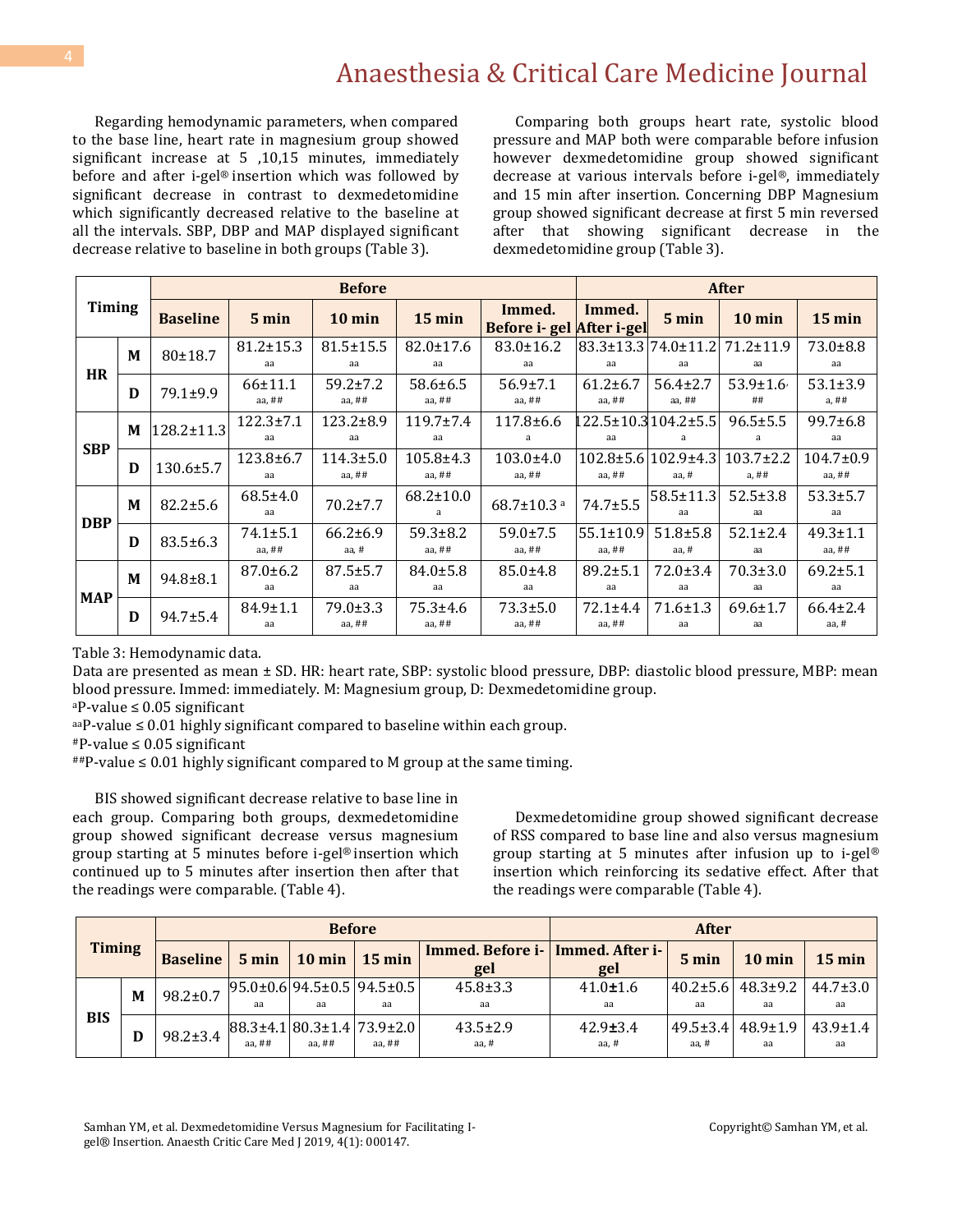# Anaesthesia & Critical Care Medicine Journal

| <b>RSS</b> | M | $2.0 \pm 0.0$ | $2.0 \pm 0.0$            | $2.0 \pm 0.0$             | $2.3 \pm 0.5$<br>aa       | $2.3 \pm 0.5$<br>aa       | $5.3 \pm 1.1$<br>aa       | $6.0 \pm 0.0$<br>aa | $6.0 \pm 0.0$<br>aa | $6.0 \pm 0.0$<br>aa |
|------------|---|---------------|--------------------------|---------------------------|---------------------------|---------------------------|---------------------------|---------------------|---------------------|---------------------|
|            | D | $2.0 \pm 0.0$ | $2.1 \pm 0.3$<br>$a. \#$ | $3.3 \pm 1.1$<br>aa, $##$ | $3.8 \pm 1.3$<br>aa, $##$ | $4.2 \pm 1.5$<br>aa, $##$ | $5.6 \pm 1.0$<br>aa, $##$ | $6.0 \pm 0.0$<br>aa | $6.0 \pm 0.0$<br>aa | $6.0 \pm 0.0$<br>аа |

Table 4: Data are presented as mean ± SD. BIS: Bispectral index, RSS: Ramsey sedation score, Immed. immediately. M: Magnesium group, D: Dexmedetomidine group.

<sup>a</sup>P-value ≤ 0.05 significant

 $a^{2a}P$ -value  $\leq 0.01$  highly significant compared to baseline within each group.

 $*P$ -value  $\leq$  0.05 significant

 $^{\text{#}\text{#}}$ P-value  $\leq 0.01$  highly significant compared to M group at the same timing.

CO showed statistically significant decrease in dexmedetomidine group throughout the study period when compared to preoperative level and to magnesium group despite all readings were within clinically acceptable range. SV showed significant decrease when compared to baseline earlier in dexmedetomidine group throughout all readings and after i-gel® insertion in magnesium group. Comparing both groups, dexmedetomidine group showed significant decrease at

10 minutes after infusion and 15 minutes after i-gel® insertion versus magnesium group.

SV was more or less statistically decreased also in dexmedetomidine group going in accordance with the decrease in heart rate and cardiac output while SVR showed statistically significant decrease in the Magnesium group when compared to the baseline and versus dexmedetomidine group at various intervals (Table 5).

|                |   |                    |                         | <b>Before</b>             |                           |                                                                                                                                              | <b>After</b>                  |                         |                            |                               |  |
|----------------|---|--------------------|-------------------------|---------------------------|---------------------------|----------------------------------------------------------------------------------------------------------------------------------------------|-------------------------------|-------------------------|----------------------------|-------------------------------|--|
| Timing         |   | <b>Baseline</b>    | 5 min                   | $10 \text{ min}$          | $15$ min                  | Immed.<br>Before i-gel                                                                                                                       | Immed.<br>After <i>i</i> -gel | $5 \text{ min}$         | $10 \text{ min}$           | $15 \text{ min}$              |  |
|                | M | $7.1 \pm 2.3$      | $7.2 \pm 2.0$           | $7.0 \pm 2.0$             | $7.3 \pm 2.3$             | $7.3 \pm 2.0$                                                                                                                                | $7.4 \pm 1.6$                 | $6.3 \pm 1.6$<br>aa     | $6.0 \pm 1.3$<br>aa        | $6.0 \pm 1.1$<br>aa           |  |
| C <sub>O</sub> | D | $6.8 \pm 0.9$      | $5.8 + 1.1$<br>aa, $##$ | $5.3 \pm 0.8$<br>aa, $##$ | $5.3 \pm 0.7$<br>aa, $##$ | $5.3 \pm 0.8$<br>aa, $##$                                                                                                                    | $5.4 \pm 0.7$<br>aa, $##$     | $5.0 \pm 0.8$<br>aa, ## | $4.9 \pm 0.8$<br>aa, $##$  | $2.7 \pm 2.7$<br>aa, $##$     |  |
| <b>SV</b>      | M | $86.8 \pm 8.7$     | $86.5 \pm 9.6$          | $86.3 \pm 8.5$            | $86.8 \pm 9.2$            | $86.5 \pm 8.0$                                                                                                                               | $88.0 \pm 7.6$                | $83.5 \pm 9.5$<br>aa    | $83.7 \pm 5.6$<br>aa       | $82.2 \pm 4.9$<br>aa          |  |
|                | D | $86.9 \pm 3.2$     | $85.5 \pm 2.0$          | $83.0 \pm 2.2$<br>a, #    | $84.7 \pm 1.0$<br>aa      | $84.3 \pm 1.6$<br>aa                                                                                                                         | $87.6 \pm 2.0$                | $82.1 \pm 5.7$<br>aa    | $82.3 \pm 4.7$<br>aa       | $79.6 \pm 5.0$<br>aa, H       |  |
| <b>SVR</b>     |   |                    | аа                      | аа                        | аа                        | $\frac{1}{2}$ M $\frac{1}{2}107.7\pm309.8$ 986.3±250.7 014.6±298.1 47.6±269.9 945.0±261.3 959.3±229.4 06.2±209.9 14.2±213.2 74.8±156.7<br>аа | аа                            | aa                      | aa                         | аа                            |  |
|                | D | $1081.6+$<br>171.4 | $1137.8+$<br>201.3<br># | $1133.1+$<br>173.0        | $1085.1\pm$<br>168.8<br># | $1051.0+$<br>156.3                                                                                                                           | 1017.6±<br>157.8              | 1082.9±<br>133.7<br>##  | $1063.6\pm$<br>125.4<br>## | $584.1+$<br>489.3<br>aa, $##$ |  |

Table 5: ICON® readings

Data are presented as mean ± SD/. CO: cardiac output, SV: stroke volume, SVR: systemic vascular resistance. Immed.: immediately. M: Magnesium group, D: Dexmedetomidine group.

<sup>a</sup>P-value ≤ 0.05 significant

 $a^{2a}P$ -value  $\leq 0.01$  highly significant compared to baseline within each group.

 $P$ -value  $\leq$  0.05 significant

 $^{#}P$ -value  $\leq 0.01$  highly significant compared to M group at the same timing.

#### **Discussion**

In this study, we investigated the effect of using a bolus dose of 1µg.Kg-1 dexmedetomidine versus 0.5 mgKg-<sup>1</sup> magnesium over 15 minutes to facilitate insertion and their impact on hemodynamic parameters guided by electric cardiometry (EC). Magnesium and dexmedetomidine were comparable regarding insertion conditions performed by an expert anesthesia stuff member. Reda, et al. [21] compared the effects of dexmedetomidine, magnesium sulphate and fentanyl as sedatives in awake fiberoptic intubation for patients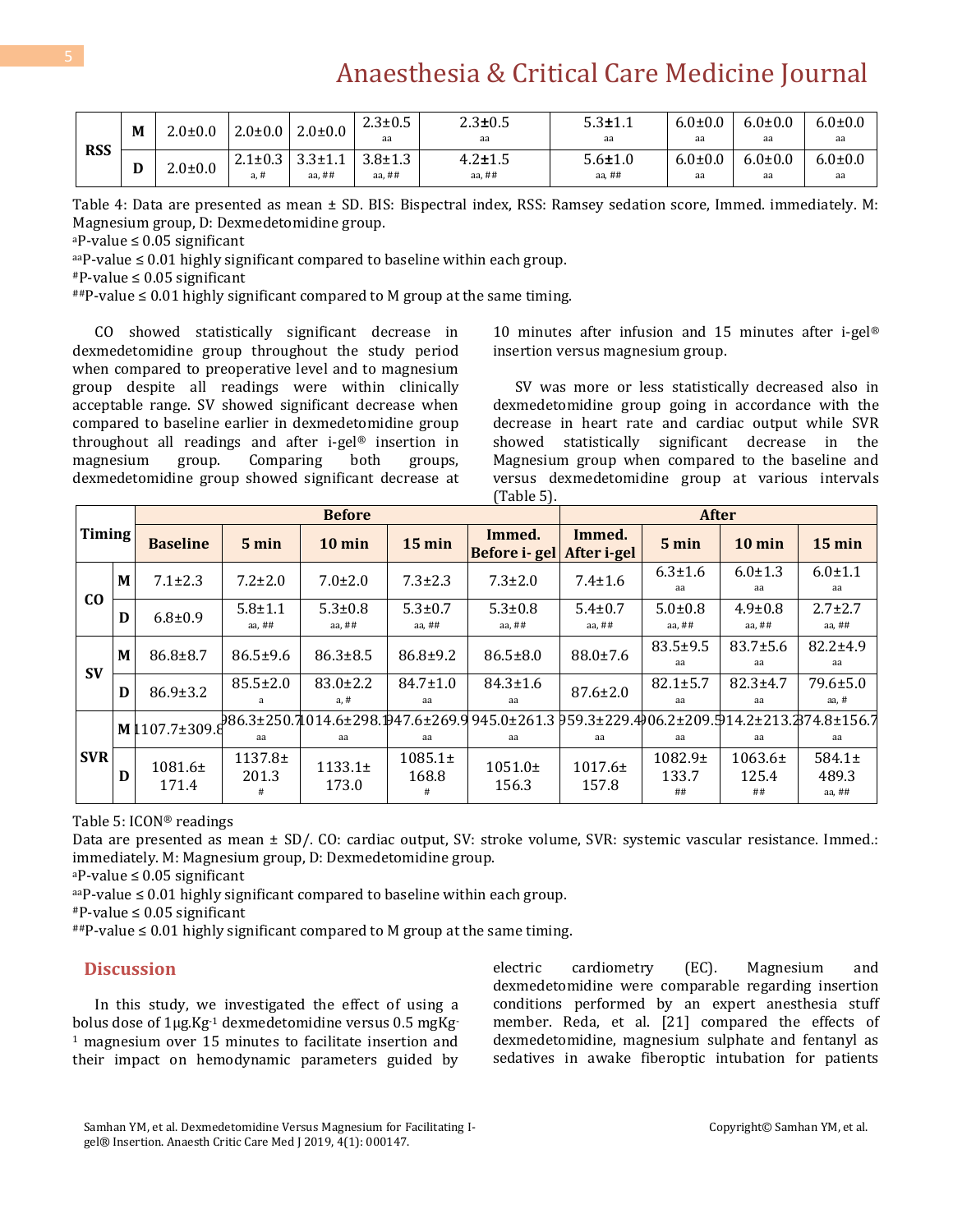### Anaesthesia & Critical Care Medicine Journal

undergoing cervical spine surgeries. They found that dexmedetomidine provided optimum sedation with favorable intubation time and less attempts in comparison to both magnesium sulphate and fentanyl. This discrepancy from our results may be attributed to different sample size, device used and the dose regimen [21].

Amin and Mohamed compared the conditions for insertion using  $0.5$  ug.kg $^{-1}$  dexmedetomidine versus  $0.2$ mg.kg-1 nalbuphine over 10 minutes followed by propofol infusion without muscle relaxant. The dexmedetomidine group revealed better insertion conditions, with more hemodynamic stability when compared to nalbuphine group. The superiority of dexmedetomidine in their results may be related to different studied drugs, the dose used, duration of infusion as well as number of patients [22].

The present study showed significant heart rate reduction in dexmedetomidine group compared to magnesium. Oommen, et al. [23] revealed the same results when comparing the effect of 1ug.kg-1 dexmedetomidine followed by 0.4µg.kg-1.h-1 versus 30 mg.kg-1 magnesium bolus followed by 10 mg/kg/h on the heart rate despite being given after induction of anesthesia and endotracheal intubation with continuous infusion and during lumbar spinal surgeries [23].

Compared to baseline, heart rate in Magnesium group showed significant increase after 15 minutes till insertion which was clinically irrelevant followed by significant decrease. In contrast, Dexmedetomidine group showed significant HR decrease relative to preoperative reading, this goes in accordance with Bayram, et al. [24] who compared magnesium sulfate versus dexmedetomidine in controlled hypotension during functional endoscopic sinus surgery. They reported earlier and greater HR reduction in dexmedetomidine group relative to magnesium group [24].

Chaithanya, et al. [25] compared the effect of magnesium sulphate with dexmedetomidine in attenuating the stress response to laryngoscopy and endotracheal intubation. They displayed that dexmedetomidine reduced the heart rate while magnesium sulphate maintained it at patient's baseline level over 10 minutes. Their study similar to ours verifies more rapid onset of dexmedetomidine given at  $1 \mu g \cdot kg^{-1}$ versus magnesium sulphate at variable dosage [25].

Blood pressure readings were significantly lowered than baseline in both groups with greater reduction in

dexmedetomidine group. Similar to our results, Bayram, et al. [24], reported lower SBP, DBP and MAP in dexmedetomidine group versus magnesium group despite different regimen dose. Also, Bayram, et al., Srivatsava, et al. found that hemodynamic parameters; HR, SBP, DBP and MAP readings were lower in dexmedetomidine group compared to magnesium sulphate in spine surgery [24,26].

Comparing both groups, the reduction in DBP was greater in magnesium group at first 5min reversed after that to be lower in the dexmedetomidine group. Contrary to our results, Oommen, et al. reported a lower diastolic blood pressure in magnesium sulphate group compared to dexmedetomidine at different timings. This discrepancy may be attributed to different bolus, maintenance time and dose [23].

Compared to base line, RSS showed significant increase 5 minutes post infusion in dexmedetomidine group and 15 minutes in magnesium group up to the end of the study being higher in dexmedetomidine group till insertion. Our study also revealed that dexmedetomidine decreased BIS significantly relative to both base line reading and magnesium group. Reda, et al. displayed similar results in elective cervical spine surgeries comparing dexmedetomidine to both magnesium and fentanyl groups [21].

CO and SV showed decrease in dexmedetomidine group all through when compared to preoperative level and to magnesium group despite all readings were within clinically acceptable range. This goes in accordance with Lee, et al. [27] who investigated the effects of dexmedetomidine on cardiac function using transesophageal echocardiography performed just before and 20, 40 and 60 min after administration of dexmedetomidine or saline. They reported decrease in cardiac output in dexmedetomidine group relative to both baseline and saline group. In both studies, this was correlated with reduction in heart rate [27].

The current study showed significant SVR decrease in Magnesium group versus dexmedetomidine group at various intervals. Pypendop, et al. [28] studied the cardiovascular effects of intravenous administration of dexmedetomidine  $(25 \mu g/kg^{-1})$  in cats. They showed that the administration of dexmedetomidine resulted in significant decreases in HR and CI, and significant increases in SVR despite being conducted on animals with a high dexmedetomidine dose. Friesen, et al. [29] studied the effect Dexmedetomidine in children with cardiac disease undergoing cardiac catheterization showed that

Samhan YM, et al. Dexmedetomidine Versus Magnesium for Facilitating Igel® Insertion. Anaesth Critic Care Med J 2019, 4(1): 000147.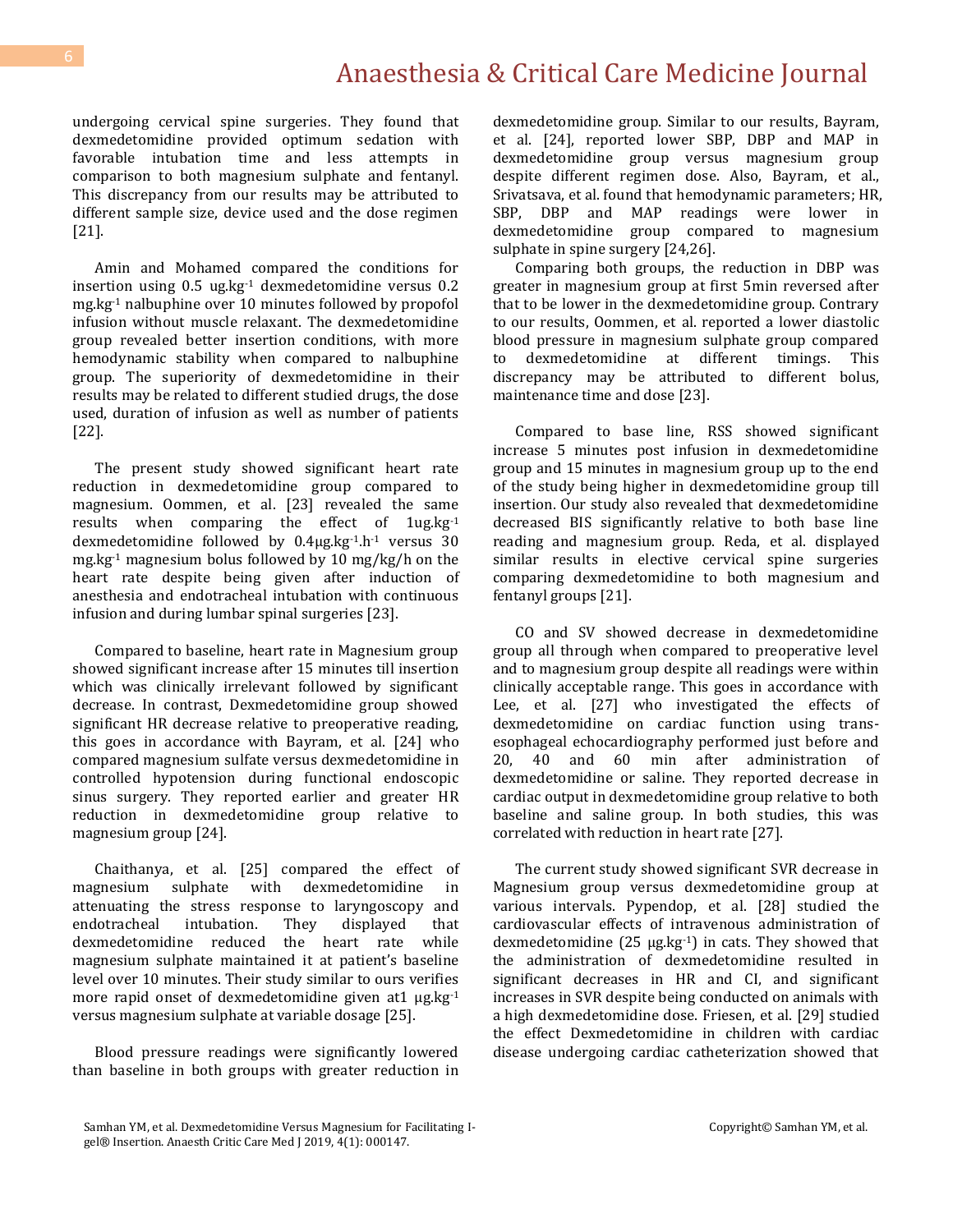initial loading doses were associated with significant systemic vasoconstriction and hypertension.

#### **Conclusion**

Both Dexmedetomidine and magnesium facilitated insertion however, dexmedetomidine revealed more sedative effect. As regards hemodynamics, dexmedetomidine showed more reduction in heart rate, MAP as well as CO and SV as measured by ICON®. Further studies are recommended to select an optimum dose of dexmedetomidine with minimal sedative and hemodynamic effects since the drug proved to be promising as an adjuvant to propofol for supraglottic device insertion like i-gel®.

#### **References**

- 1. [European Resuscitation Council \(ERC\), American](https://www.ncbi.nlm.nih.gov/pubmed/10966670)  [Heart Association \(AHA\), \(2000\) Guidelines 2000 for](https://www.ncbi.nlm.nih.gov/pubmed/10966670)  [Cardiopulmonary Resuscitation and Emergency](https://www.ncbi.nlm.nih.gov/pubmed/10966670)  [Cardiovascular Care. Part 6: advanced cardiovascular](https://www.ncbi.nlm.nih.gov/pubmed/10966670)  [life support: section 6: pharmacology II: agents to](https://www.ncbi.nlm.nih.gov/pubmed/10966670)  [optimize cardiac output and blood pressure. The](https://www.ncbi.nlm.nih.gov/pubmed/10966670)  [American Heart Association in collaboration with the](https://www.ncbi.nlm.nih.gov/pubmed/10966670)  [International Liaison Committee on Resuscitation.](https://www.ncbi.nlm.nih.gov/pubmed/10966670)  [Circulation 102\(8 Suppl\): I129-135.](https://www.ncbi.nlm.nih.gov/pubmed/10966670)
- 2. [Ziyaeifard M, Azarfarin R, Ferasatkish R, Dashti M](https://www.ncbi.nlm.nih.gov/pmc/articles/PMC4253789/)  [\(2014\) Management of difficult airway with laryngeal](https://www.ncbi.nlm.nih.gov/pmc/articles/PMC4253789/)  [mask in a child with mucopolysaccharidosis and](https://www.ncbi.nlm.nih.gov/pmc/articles/PMC4253789/)  [mitral regurgitation: a case report. Res Cardiovasc](https://www.ncbi.nlm.nih.gov/pmc/articles/PMC4253789/)  [Med 3\(2\): e17456.](https://www.ncbi.nlm.nih.gov/pmc/articles/PMC4253789/)
- 3. [Ziyaeifard M, Azarfarin R, Massoumi](https://www.ncbi.nlm.nih.gov/pubmed/23626623) G (2012) A [comparison of intraocular pressure and](https://www.ncbi.nlm.nih.gov/pubmed/23626623)  [hemodynamic responses to insertion of laryngeal](https://www.ncbi.nlm.nih.gov/pubmed/23626623)  [mask airway or endotracheal tube using anesthesia](https://www.ncbi.nlm.nih.gov/pubmed/23626623)  [with propofol and remifentanil in cataract surgery. J](https://www.ncbi.nlm.nih.gov/pubmed/23626623)  [Res Med Sci 17\(6\): 503-507.](https://www.ncbi.nlm.nih.gov/pubmed/23626623)
- 4. [Haske D, Schempf B, Gaier G, Niederberger C \(2013\)](https://www.ncbi.nlm.nih.gov/pubmed/23648215)  [Performance of the i-gel® during pre-hospital](https://www.ncbi.nlm.nih.gov/pubmed/23648215)  [cardiopulmonary resuscitation. Resuscitation 84\(9\):](https://www.ncbi.nlm.nih.gov/pubmed/23648215)  [1229-1232.](https://www.ncbi.nlm.nih.gov/pubmed/23648215)
- 5. Kim Y L, Seo DM, Shim KS, Kim EJ, Lee JH, et al. (2013) Successful tracheal intubation using fiberoptic bronchoscope via an i-gel® supraglottic airway in a pediatric patient with Goldenhar syndrome -A case report. Korean J Anesthesiol 65(1): 61-65.
- 6. [Kosucu M, Eroglu A, Besir A, Cansu A \(2013\) Using](https://www.ncbi.nlm.nih.gov/pubmed/23822629)  [Proseal LMA and i-gel](https://www.ncbi.nlm.nih.gov/pubmed/23822629)<sup>®</sup> for difficult airway [management in patient with diffuse tracheal stenosis](https://www.ncbi.nlm.nih.gov/pubmed/23822629)  [and pulmonary artery sling Bratisl Lek Listy 114\(7\):](https://www.ncbi.nlm.nih.gov/pubmed/23822629)  [418-420.](https://www.ncbi.nlm.nih.gov/pubmed/23822629)
- 7. [Barker P, Langton JA, Wilson IG, Smith G \(1992\)](https://www.ncbi.nlm.nih.gov/pubmed/1637598)  [Movements of the vocal cords on induction of](https://www.ncbi.nlm.nih.gov/pubmed/1637598)  [anaesthesia with thiopentone or propofol. Br J](https://www.ncbi.nlm.nih.gov/pubmed/1637598)  [Anaesth 69\(1\): 23-25.](https://www.ncbi.nlm.nih.gov/pubmed/1637598)
- 8. [Brown GW, Patel N, Ellis FR \(1991\) Comparison of](https://www.ncbi.nlm.nih.gov/pubmed/1928681)  [propofol and thiopentone for laryngeal mask](https://www.ncbi.nlm.nih.gov/pubmed/1928681)  [insertion. Anaesthesia 46\(9\): 771-772.](https://www.ncbi.nlm.nih.gov/pubmed/1928681)
- 9. [Bailey PL, Streisand JB, East KA, East TD, Isern S, et al.](https://www.ncbi.nlm.nih.gov/pubmed/2136976)  [\(1990\) Differences in magnitude and duration of](https://www.ncbi.nlm.nih.gov/pubmed/2136976)  [opioid-induced respiratory depression and analgesia](https://www.ncbi.nlm.nih.gov/pubmed/2136976)  [with fentanyl and sufentanil. Anesth Analg 70\(1\): 8-](https://www.ncbi.nlm.nih.gov/pubmed/2136976) [15.](https://www.ncbi.nlm.nih.gov/pubmed/2136976)
- 10. [Dahan A, Aarts L, Smith TW \(2010\) Incidence,](https://www.ncbi.nlm.nih.gov/pubmed/20010421)  [Reversal, and Prevention of Opioid-induced](https://www.ncbi.nlm.nih.gov/pubmed/20010421)  [Respiratory Depression. Anesthesiology 112\(1\): 226-](https://www.ncbi.nlm.nih.gov/pubmed/20010421) [238.](https://www.ncbi.nlm.nih.gov/pubmed/20010421)
- 11. [Shukry M, Miller JA \(2010\) Update on](https://www.ncbi.nlm.nih.gov/pubmed/20421911)  [dexmedetomidine: use in nonintubated patients](https://www.ncbi.nlm.nih.gov/pubmed/20421911)  [requiring sedation for surgical](https://www.ncbi.nlm.nih.gov/pubmed/20421911) procedures. Ther Clin [Risk Manag 6: 111-121.](https://www.ncbi.nlm.nih.gov/pubmed/20421911)
- 12. [McMorrow S P, Abramo T J \(2012\) Dexmedetomidine](https://www.ncbi.nlm.nih.gov/pubmed/22391930)  [sedation: uses in pediatric procedural sedation](https://www.ncbi.nlm.nih.gov/pubmed/22391930)  [outside the operating room. Pediatr Emerg Care](https://www.ncbi.nlm.nih.gov/pubmed/22391930)  28(3): [292-296.](https://www.ncbi.nlm.nih.gov/pubmed/22391930)
- 13. [Sudheesh K, Harsoor S \(2011\) Dexmedetomidine in](http://www.ijaweb.org/article.asp?issn=0019-5049;year=2011;volume=55;issue=4;spage=323;epage=324;aulast=Sudheesh)  [anaesthesia practice: A wonder drug? Indian J](http://www.ijaweb.org/article.asp?issn=0019-5049;year=2011;volume=55;issue=4;spage=323;epage=324;aulast=Sudheesh)  [Anaesth 55\(4\): 323-324.](http://www.ijaweb.org/article.asp?issn=0019-5049;year=2011;volume=55;issue=4;spage=323;epage=324;aulast=Sudheesh)
- 14. [Keniya VM, Ladi S, Naphade R \(2011\)](https://www.ncbi.nlm.nih.gov/pubmed/22013250)  [Dexmedetomidine attenuates sympathoadrenal](https://www.ncbi.nlm.nih.gov/pubmed/22013250)  [response to tracheal intubation and reduces](https://www.ncbi.nlm.nih.gov/pubmed/22013250)  [perioperative anaesthetic requirement. Indian J](https://www.ncbi.nlm.nih.gov/pubmed/22013250)  [Anaesth 55\(4\): 352-357.](https://www.ncbi.nlm.nih.gov/pubmed/22013250)
- 15. [Lee JH, Kim H, Kim HT, Kim MH, Cho K, et al. \(2012\)](https://www.ncbi.nlm.nih.gov/pmc/articles/PMC3427804/)  [Comparison of dexmedetomidine and remifentanil for](https://www.ncbi.nlm.nih.gov/pmc/articles/PMC3427804/)  [attenuation of hemodynamic responses to](https://www.ncbi.nlm.nih.gov/pmc/articles/PMC3427804/)  [laryngoscopy and tracheal intubation. Korean J](https://www.ncbi.nlm.nih.gov/pmc/articles/PMC3427804/)  [Anesthesiol 63\(2\): 124-129.](https://www.ncbi.nlm.nih.gov/pmc/articles/PMC3427804/)